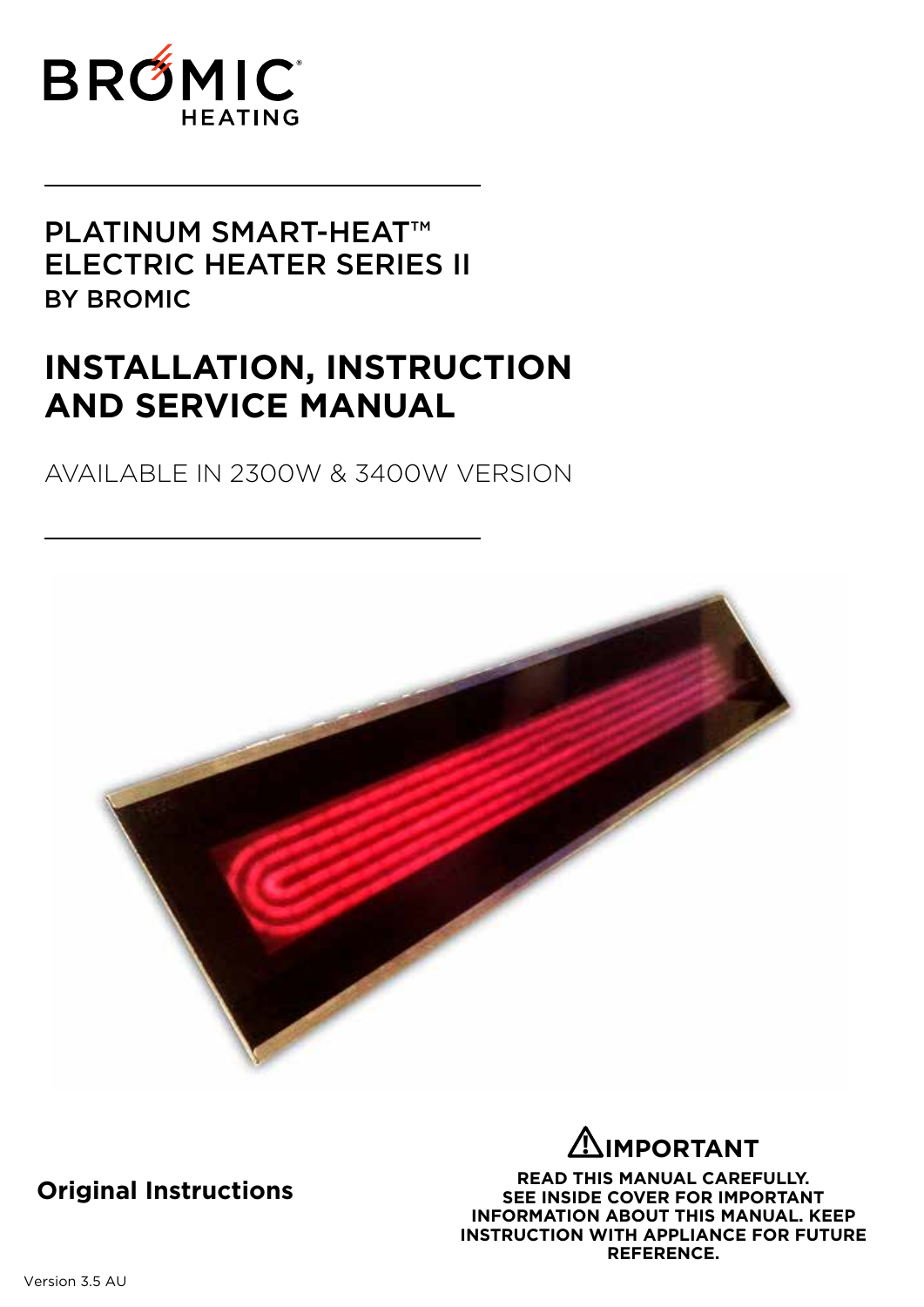This manual contains important information about the installation, operation, and maintenance of Platinum Smart-Heat™ Electric Heaters. Please pay close attention to the important safety information shown throughout this instruction manual. Any safety information will be accompanied by the following safety alert symbols:

 $\Lambda$  DANGER,  $\Lambda$  WARNING,  $\Lambda$  IMPORTANT

- READ THIS MANUAL CAREFULLY before installing or servicing this product.
- Improper installation, operation, or maintenance can result in death, severe injury, or property damage.
- This appliance is intended for fixed installation with 220- 240V AC single-phase power supply.
- Installation MUST be carried out by a licensed and authorised technician in accordance with local electrical codes.
- This product is intended for domestic and commercial use.
- Australian Registered Design 366537. International Registered Designs Pending.

## Correct Disposal of this product



This marking indicates that this product should not be disposed with other household wastes throughout the EU. To prevent possible harm to the environment or human health from uncontrolled waste disposal, recycle it responsibly to promote the sustainable reuse of material resources. To return your used device, please use the return and collection systems or contact the retailer from whom the product was purchased so that they may organise environmentally safe recycling.



**Head Office:** 10 Phiney Place, Ingleburn, NSW 2565 Australia **Telephone:** 1300 276 642 (within Australia) or +61 2 9748 3900 (from overseas) **Fax:** +61 2 9748 4289 **Email:** enquiry@bromic.com **Web:** www.bromic.com/heat

*Note: Bromic Pty Ltd reserves the right to make changes to specifications, parts, components and equipment without prior notification. This installation, operation and service manual may not be reproduced in any form without prior written consent from Bromic Pty Ltd.*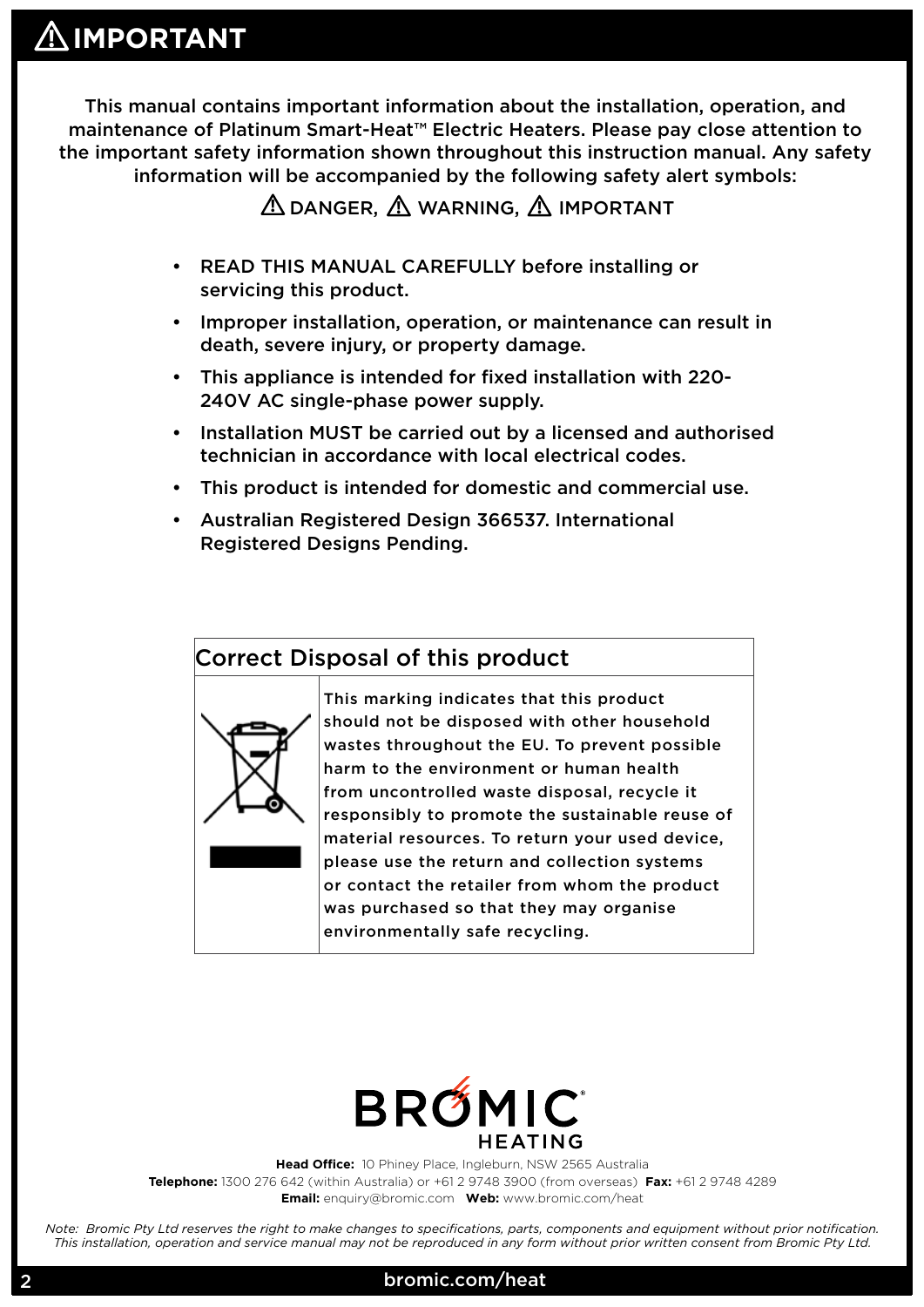# **CONTENTS**

| <b>IMPORTANT NOTES &amp; WARNINGS</b>   | 4  |
|-----------------------------------------|----|
| PRODUCT OVERVIEW                        | 5  |
| PRODUCT DESCRIPTION                     | 5  |
| <b>SPECIFICATIONS</b>                   | 5  |
| PRODUCT FEATURES                        | 5  |
| <b>HEATER INSTALLATION INSTRUCTIONS</b> | 6  |
| <b>CEILING &amp; WALL MOUNTING</b>      | 6  |
| <b>CEILING RECESS</b>                   | 9  |
| <b>TUBE SUSPENSION</b>                  | 10 |
| ELECTRICAL INSTALLATION                 | 11 |
| <b>SERVICING</b>                        | 11 |
| <b>TROUBLESHOOTING</b>                  | 11 |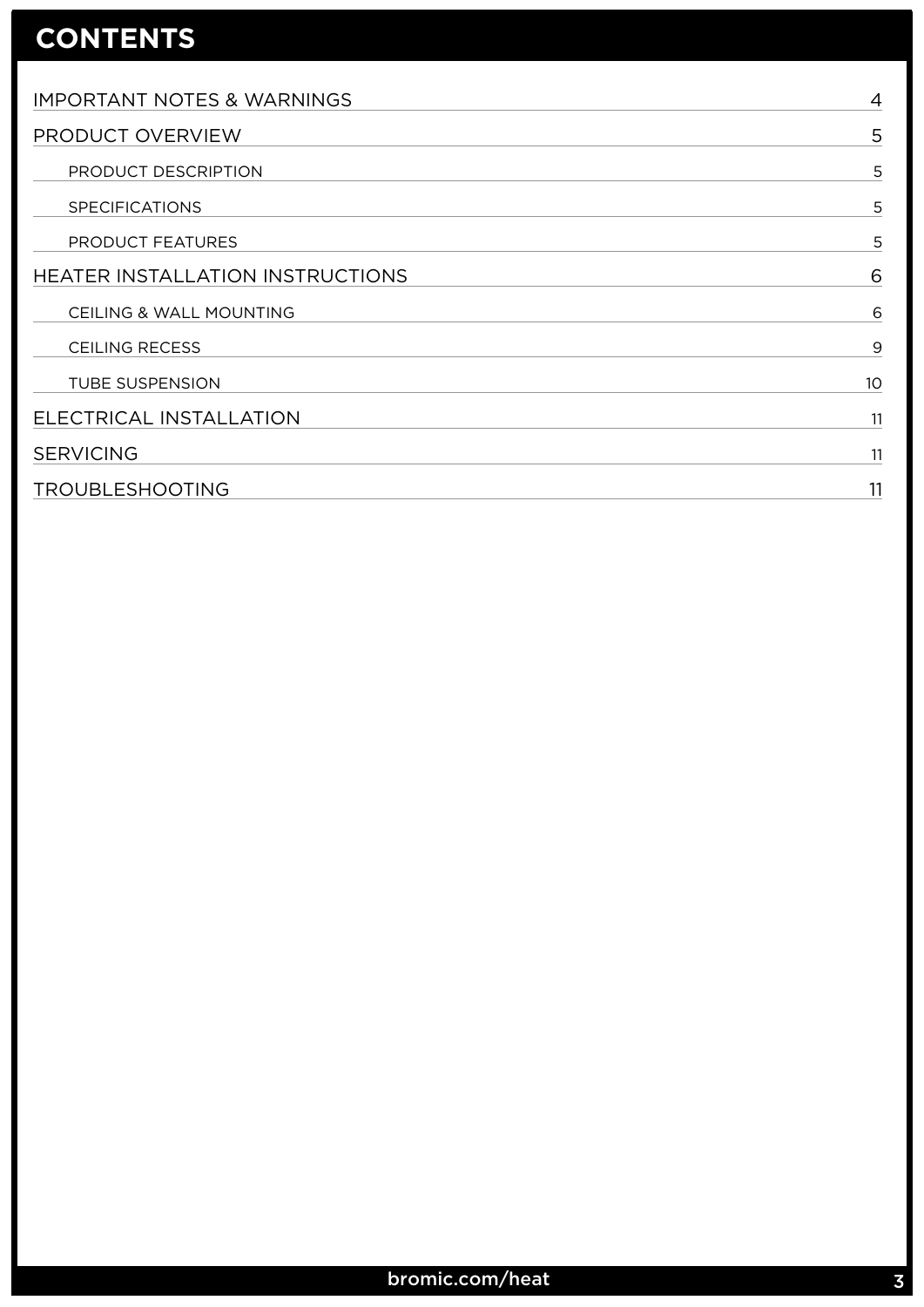## **IMPORTANT NOTES AND WARNINGS**

### **WARNING !**

- IMPORTANT Installation MUST be carried out by a licensed and authorised person.
- Improper installation, adjustment, or alteration and failure to follow the warnings and instructions in this manual could result in severe personal injury, death or property damage.
- The manufacturer is not responsible for any damage resulting from improper use. The manufacturer emphasises that this appliance should be used in a responsible manner and that all procedures, warnings, and safety instructions contained in this booklet should be followed strictly.
- The installer is to ensure that the requirements of the local authority, local electrical installation code, municipal building codes, and any other relevant statutory regulations are carried out.
- Do not place articles on or against this appliance.
- Do not use or store flammable materials near this appliance
- This installation, operation and service manual should not be removed from the site of installation. Installer should leave manual with the customer for future reference.
- A minimum safety distance of 1000mm should always be left in front of the appliance.
- This unit must be mounted at a minimum of 1800 mm above the floor.
- The appliance must not be located immediately below or in front of an electrical socket outlet. Heat radiated from the appliance may damage the electricity outlet or plug if placed incorrectly.
- Any guard or other protective device removed for servicing (conducted by an authorised person) must be replaced before operating the heater.
- This appliance can be used by children aged from 8 years and above and persons with reduced physical, sensory or mental capabilities or lack of experience and knowledge if they have been given supervision or instruction concerning use of the appliance in a safe way and understand the hazards involved.
- Heaters are not intended to be installed in wardrobes.
- Children shall not play with the appliance.
- Cleaning and user maintenance shall not be made by children without supervision.
- Children of less than 3 years should be kept away unless continuously supervised.
- Some parts of this product can become very hot and cause burns. Particular attention has to be given where children and vulnerable people are present.
- Keep packaging materials out of reach of children
- Do not spray aerosols or flammable materials in the vincinty of this appliance while it is in operation
- Installation and repair must be carried out by a qualified and licenced service person only. The heater should be inspected before use and at least annually serviced and

inspected by a qualified and licenced service person.

- Do not perform maintenance until heater has been turned off, power disconnected, and heater temperature has cooled to room temperature.
- Certain materials or items, when stored under or near the appliance, will be subjected to radiant heat and could be seriously damaged. Combustible materials eg. walls, floors, furniture, fixtures and plants must be kept a minimum of 1000mm from the heater.
- Clothing or other flammable materials should not be hung from the heater or placed on or near the heater.
- Be sure the heater is not facing the ceiling or flammable or combustible substances/materials.
- This radiant heater is NOT intended to be installed on recreational vehicles and/or boats.
- Do not attempt to alter the unit in any manner.
- Remove transit protection before use.
- Never operate the heater in an explosive environment such as areas where petrol or other flammable liquids or vapours are stored.
- Do not paint any surface of the heater.
- Check for damage to the appliance regularly. The heater must not be used if the glass panel or any other part of the heater is damaged. If damage to the appliance is suspected, discontinue use immediately and contact the supplier or qualified person to repair.
- After unpacking, make sure the appliance shows no signs of visible damage or tampering. If the appliance appears damaged, contact the place of purchase for assistance.
- This appliance must only be used on a 220-240V AC singlephase power supply.
- Do not touch the heating surface at any time, even when the heater is turned off and has cooled down.
- Do not touch the heater with wet hands at any time.
- If the appliance has not been used, or will not be used, for a long period of time, disconnect power supply
- At the end of this product's useful life, it must not be disposed of as domestic waste, but must be taken to a collection centre for waste electrical and electronic equipment. It is the user's responsibility to dispose of this appliance through the appropriate channels at the end of its useful life. Failure to do so may incur the penalties established by laws governing waste disposal. Proper differential collection, and the subsequent recycling, processing and environmentally compatible disposal of waste equipment avoids unnecessary damage to the environment and possible related health risks, and also promotes recycling of the materials used in the appliance. For further information on waste collection and disposal; contact your local waste disposal service or the place of purchase.
- In case of direct connection to a supply line, a bipolar circuit breaker with contact opening distance of at least 3mm must be fitted upstream from the supply line. Contact an authorised service technician if you are unsure if you have a circuit breaker installed on the premises.
- Do not install the heater directly near a bathtub, shower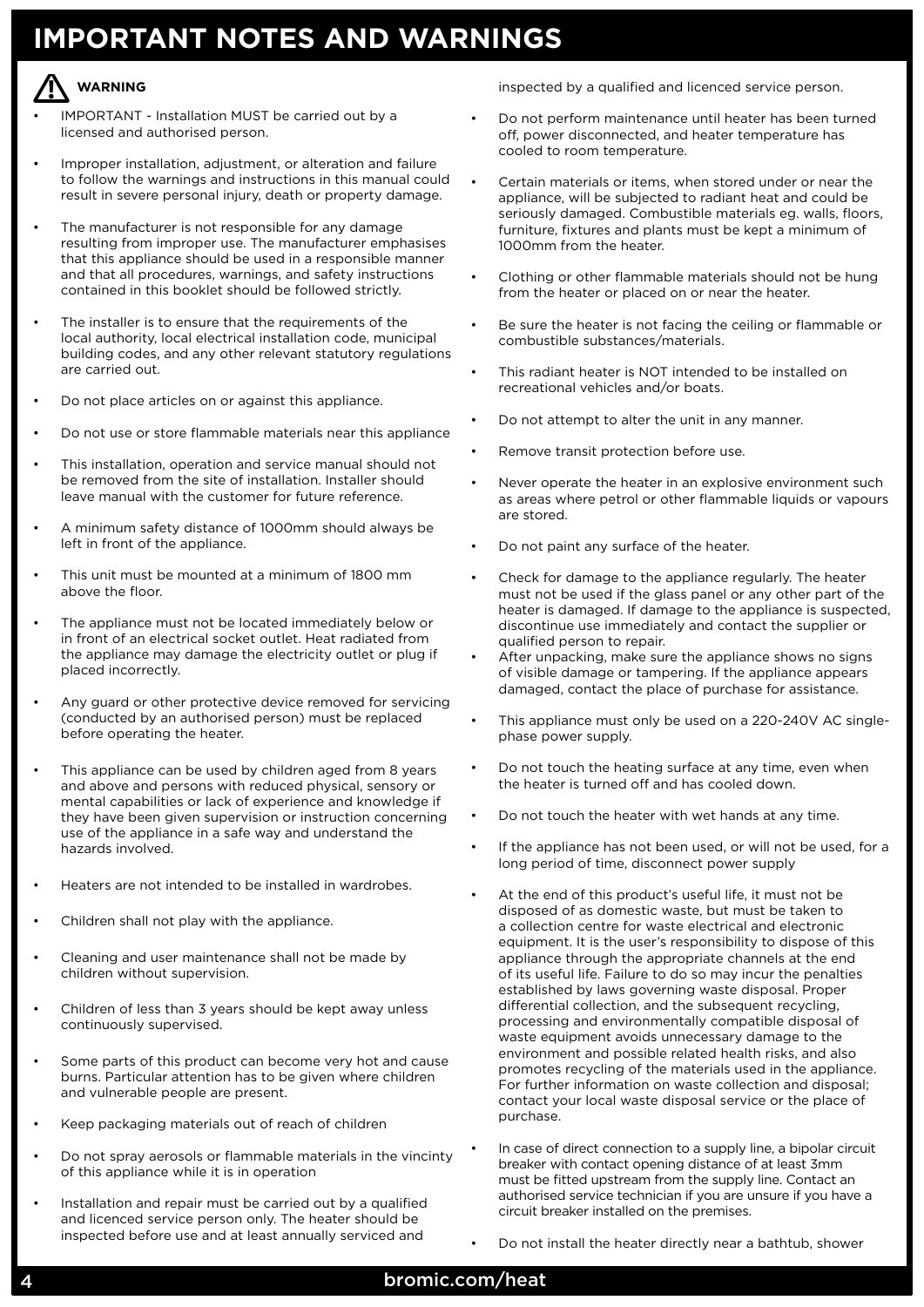## **IMPORTANT NOTES AND WARNINGS CONTINUED ...**

or swimming pool. Any switches or controls must not be within reach of a person in the bathtub, shower or swimming pool.

- To maintain Ingress Protection Rating (IPX4), only IP44 rated conduit fittings should be used for electrical installation.
- This product does not have a switch for electrical disconnection. A means for disconnection of the heater must be incorporated in the fixed wiring according to the local electrical codes.
- If the supply cord is damaged, it must be replaced by the manufacturer, its service agent or similarly qualified persons in order to avoid a hazard.
- This heater is not equipped with a device to control the room temperature. Do not use this heater in small rooms when they are occupied by persons not capable of leaving the room on their own, unless constant supervision is provided.
- Do not bend the electrical connection to the power supply.
- Keep the cable away from sharp edges during handling and installation.
- Do not pull on the cable or subject it to traction force.
- Avoid physical shock & impact to the heater when handling.
- Do not apply any pressure on the glass surface.
- Keep the electrical connection area to the power supply clean.
- Ensure that the heating unit is not directly exposed to rain or water contact.
- Do not install or use the heater in any way other that indicated in the instruction leaflet.
- If any part of the instruction manual is missing or damaged, contact Bromic for a complete version.
- If you are unsure of any aspect of the installation, contact Bromic for advice.

## **PRODUCT OVERVIEW**

The Platinum Smart-Heat™ Electric is designed to provide efficient spot heating for commercial and residential applications.

The heaters are built with corrosion resistant materials, have electrical approval in Australia, and are rated to IPX4 water Ingress Protection. Making the Platinum Smart-Heat™ Electric the perfect solution for a variety of indoor and outdoor heating applications.

### **SPECIFICATIONS**

| 91 LUII IUAI IUITU                     |              |                                     |                                      |  |
|----------------------------------------|--------------|-------------------------------------|--------------------------------------|--|
| Model                                  |              | 2300W                               | 3400W                                |  |
| Part no.                               | <b>Black</b> | 2620240                             | 2620245                              |  |
|                                        | White        | 2620247                             | 2620248                              |  |
| Heat Output (Watts)                    |              | 2300W                               | 3400W                                |  |
| Power connection required (Volts/Amps) |              | 220-240V - A.C. -<br>50/60Hz - 9.6A | 220-240V - A.C. -<br>50/60Hz - 14.2A |  |
| Dimensions (WxHxDmm)                   |              | 840 x 182 x 54 mm                   | 1275 x 182 x 54 mm                   |  |
| Weight (kg)                            |              | 7.5kg                               | 10kg                                 |  |
| Finish                                 |              | <b>Brushed Stainless Steel 304</b>  |                                      |  |
| Approval                               |              | Global-Mark GMA-103279-EA-001       |                                      |  |

### **PRODUCT FEATURES**

- Ultra-thin and stylish design
- **Efficient directional spot heating**
- Heat Zones one or more heaters can be switched on and off simultaneously from a single remotelocated switch
- Platinum Smart-Heat™ Electric Heaters can also be integrated into smart control systems
- Wind resistant & IPX4 water protection rating
- Suitable for outdoor and indoor heating applications such as restaurants, cafes, bars and clubs, factories, office spaces, designated smoking areas, public areas, hotels and more
- **EXECT** Standard Mounting included with heater
- Optional Mounting purchased separately from heater:
	- Ceiling Recess
	- Tube Suspension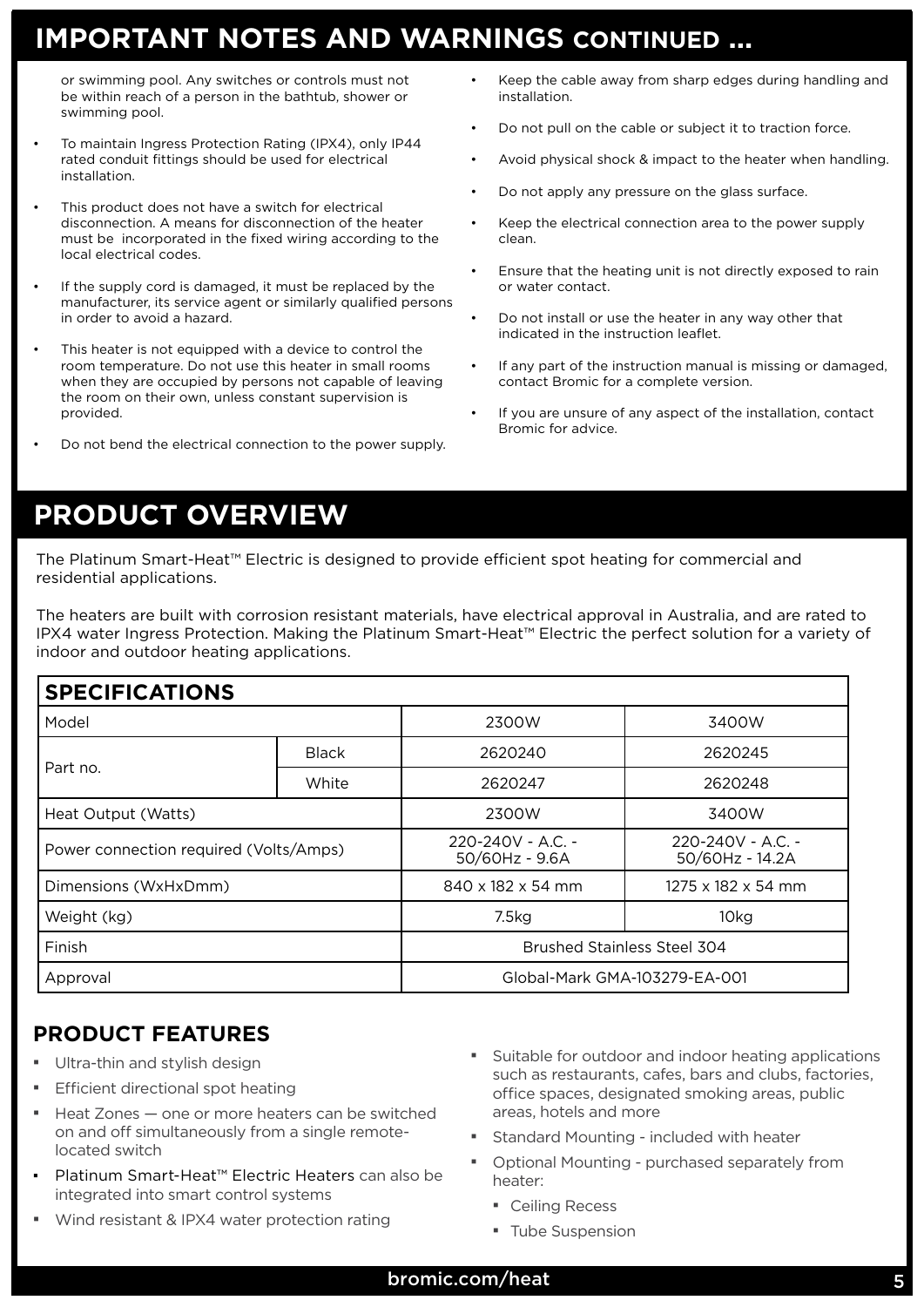# **HEATING INSTALLATION INSTRUCTIONS**

## **CEILING & WALL MOUNTING**

- Heaters must be installed according to the minimum installation clearances shown in these diagrams
- Heaters must be away from the fourth wall.



**This heater MUST be permanently installed by an authorised/licenced person. Do not perform maintenance, or carry out installation or assembly procedure while electrical power is switched on. Wait 2 hours after switching off the heater before handling.**

# **WARNING - Outdoor Installation / / WARNING - Outdoor Installation**

**Ensure that the heating unit is not directly exposed to rain or water contact. For longest product life and to maintain product appearance, mount heater under cover and protect from rain and weather.**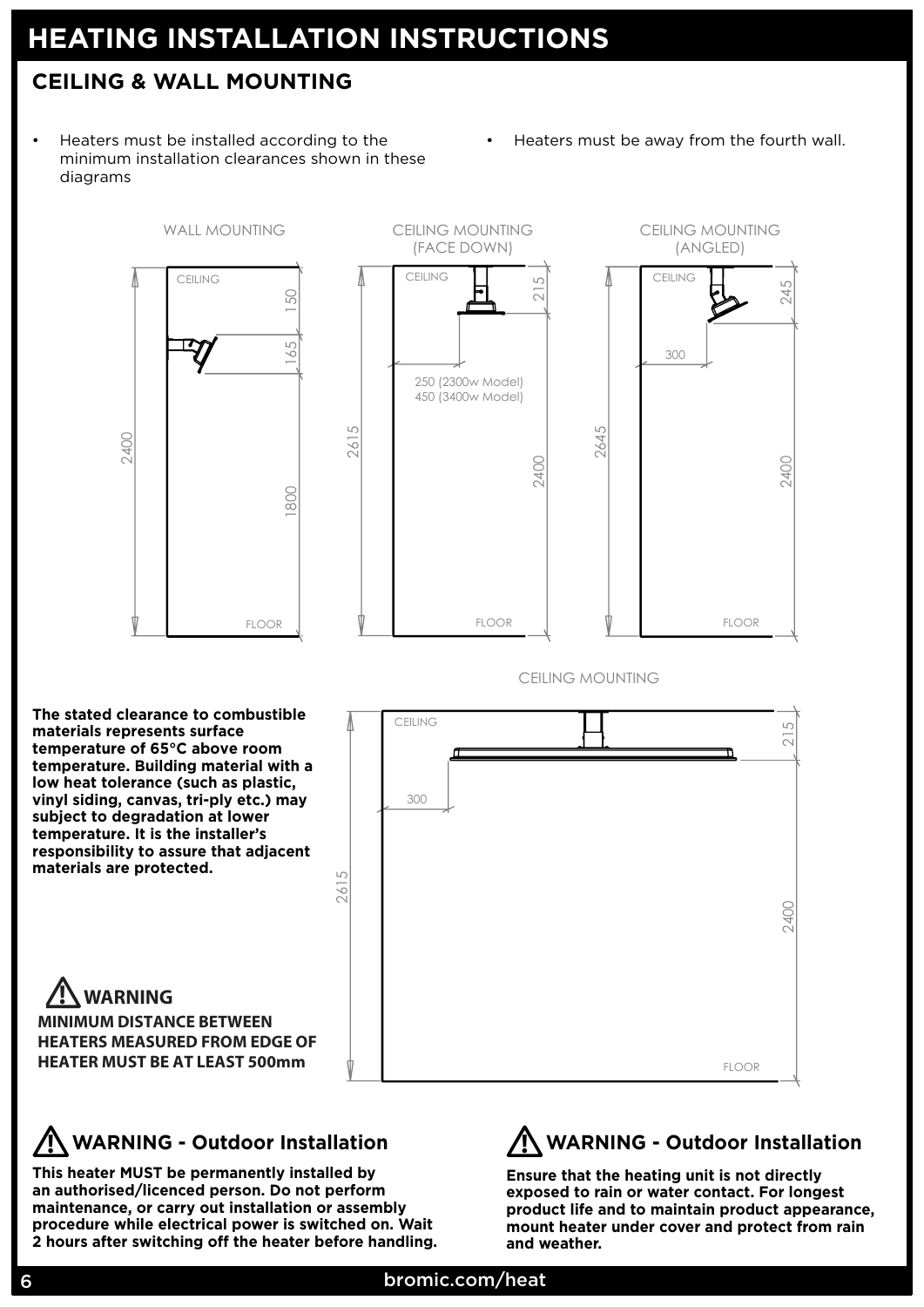### **OPTION 1**

To exit the cable through the side of the wall mounting bracket, start from step 1.

1. Unscrew and remove plug-in wall bracket **(a)**.

2. Attach extra supplied cable gland into the same hole from the outside of the bracket. Fasten in place

with the metal cable gland nut from inside the bracket

**(b)**.

NOTE: Continue to step 3 below

### **OPTION 2**

To exit the cable through the wall bracket directly into your ceiling or wall cavity, start from step 3.

3. Attach mounting bracket to ceiling or wall using fasteners appropriate for the surface **(c).** Ensure the bracket is firmly secured with fasteners in all 4 holes before proceeding. For wall mounting , ensure the silver plug or cable gland **(a)** is facing upwards.

**!** WARNING: The bracket mounting surface MUST be protected from rain. This is necessary to stop water entering the bracket & maintain IPX4rating.

4. Ensure M6x14mm screws are inserted into both sides of heater bracket with 6mm of the threaded shaft exposed under the screw head **(d)**.

5. For cable exit through the side of the wall bracket: feed heater power cable through cable gland in wall bracket **(e)**.

NOTE: This is easier when the top of the cable gland is

completely removed when feeding the cable through the bracket. The cap can then be inserted onto the cable for fastening.

6. For cable exit into the ceiling or wall cavity: make a small hole in the black foam on the bracket mounting surface to pass the cable through. Make electrical connection now or feed cable into wall or ceiling for subsequent connection **(f)**. This is described under 'Electrical Installation' on page 11.

7. Insert heater bracket into mounting bracket by hooking M6 screws into place in mounting slots **(g)**.





Optional: Cable exit through wall bracket





Wall mount Ceiling mount



Cable exit into wall cavity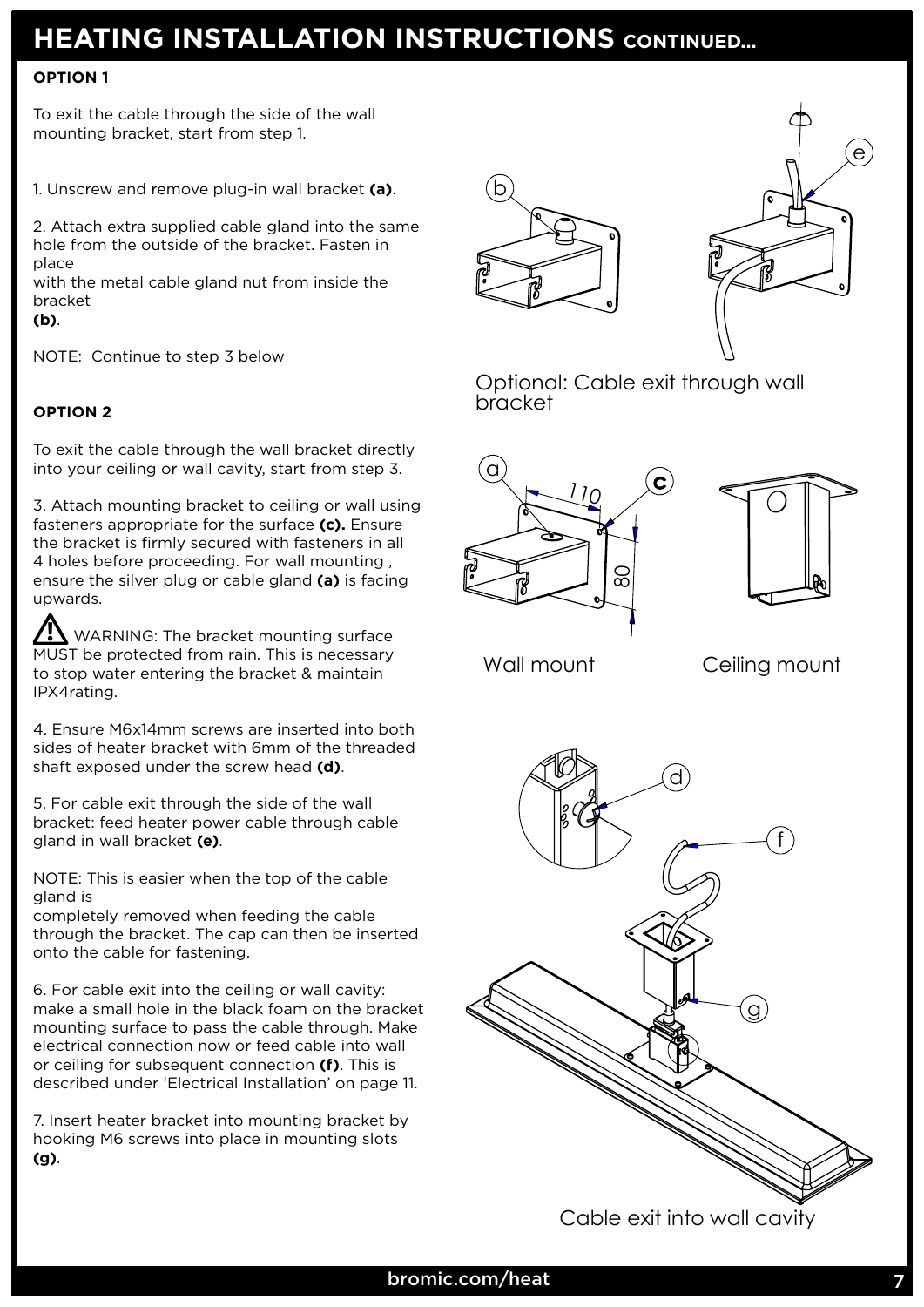### **HEATING INSTALLATION INSTRUCTIONS CONTINUED...** 9. Fit the smaller cover over the heater bracket so that the slots pass over the  $\sf EATING\; INSTALLATION\; INSTRUCTIONS\; conrinue D...$ smaller cover in the same way from the opposite side of the bracket (j).

8. To fix heater at desired angle, fully insert M3x10mm positioning screws (included with wall bracket) on 8. To fix heater at desired angle, fully insert MSXTOMM positioning screws (included with wall pracket) on<br>both sides of mounting bracket whilst holding heater in the desired position **(h).** The heater can positioned both sides of modifting bracket written in<br>straight, or be angled 30deg either way.

9. Fit the smaller cover over the heater bracket so that the slots pass over the shafts of the M6x14mm mounting screws (i). Fit the larger cover over the smaller cover in the same way from the opposite side of the bracket (j). Use angled covers if heater is angled. Use straight covers if heater is not angled.

10. Tighten mounting M6 screws firmly, ensuring covers fit snugly against the bracket on all sides **(k).**



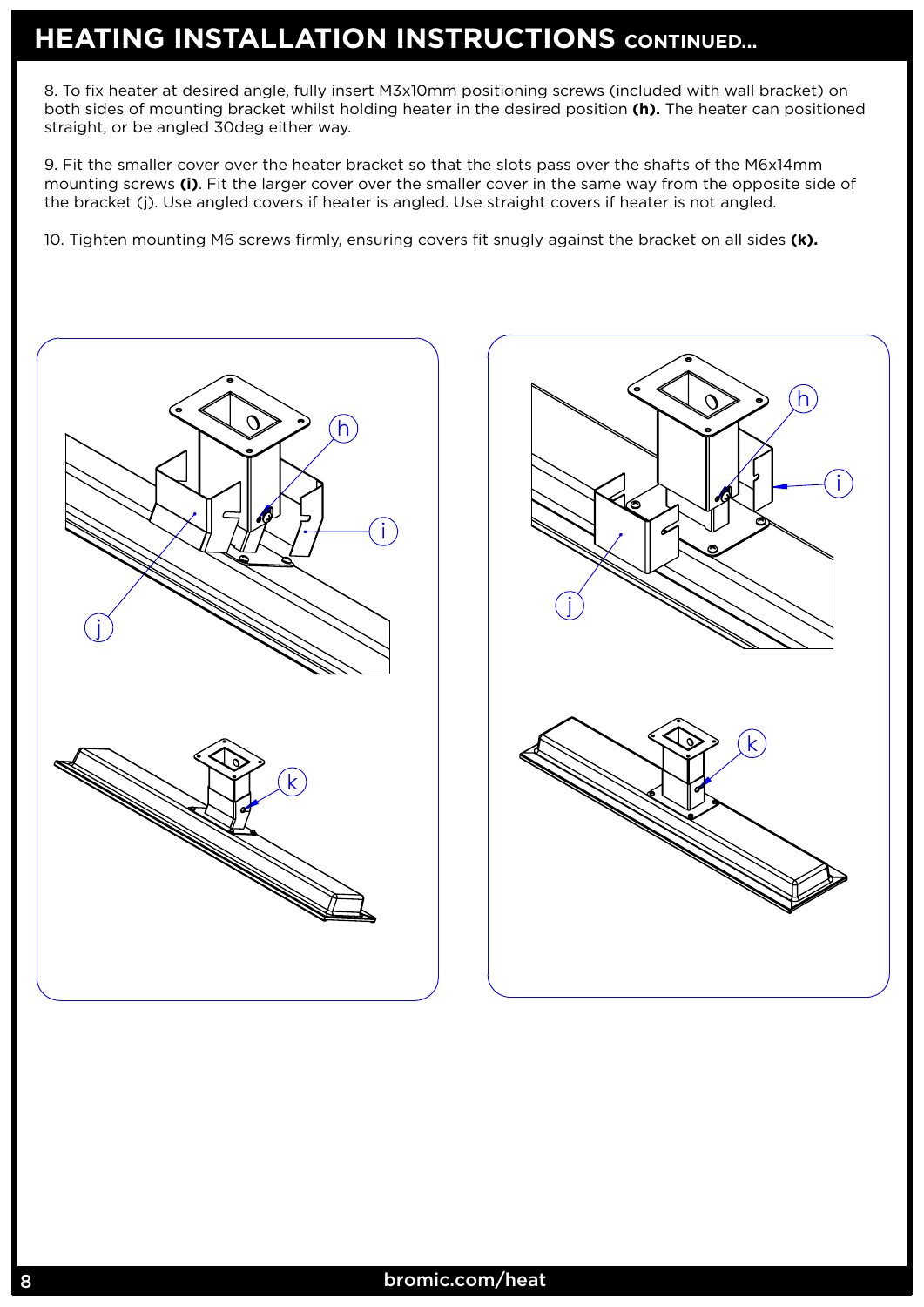## **CEILING RECESS (SOLD SEPARATELY)**

# **WARNING**

**Instructions below are suitable for ceiling surfaces 10-30mm thick. For ceiling surfaces thicker than 30mm, contact Bromic for alternative installation options.**

# **! WARNING**

**The heater shall, under no circumstance, be covered with insulating material or similar material.**

# **! WARNING**

**Individual clearances to combustibles are fixed minimums to each individual option and cannot be combined between Option 1 and Option 2**



**In ceiling recess installation, the heater must be completely protected against water contact from above.**

# **! WARNING**

**Joists, beams and rafters shall not be cut or notched to install the heater.**

# **! WARNING**

**MINIMUM DISTANCE BETWEEN HEATERS MEASURED FROM EDGE OF HEATER MUST BE AT LEAST 500mm**

### **CLEARANCE TO COMBUSTIBLES OPTION 1**



### **CLEARANCE TO COMBUSTIBLES OPTION 2**



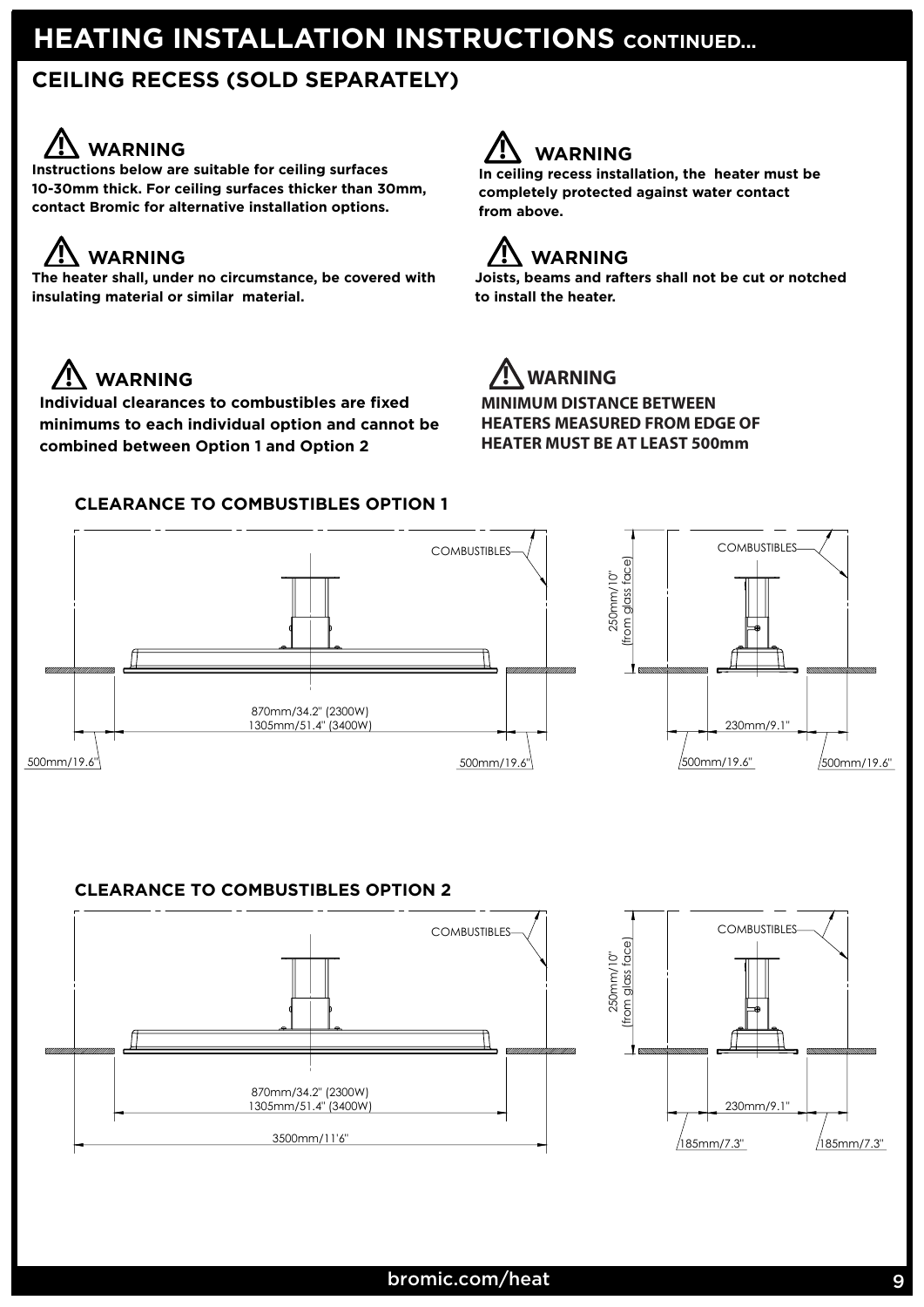1. Prepare ceiling cut-out with dimensions from images on P.9 to fit ceiling recess frame (a). Heater must be installed with heater surface at least 2400mm above the floor level, with 500mm clearance to the nearest wall on all sides of the heater. Minimum distances to combustibles within cavity must be according to **only one** of the two options shown.

2. From below, bring ceiling frame up and into ceiling cutout. Fasten ceiling frame into cut-out at both ends and centre using appropriate screws **(b)**. Which locator hole to use is dictated by the thickness of the ceiling surface. The fastening screws must be inserted into a strong material that can easily support the weight of the heater. Your installation may require reenforcing before the frame can be safely installed.

3. Unscrew and remove plug-in wall bracket. Attach extra supplied cable gland into the same hole from the outside of the bracket. Fasten in place with metal cable gland nut from inside the bracket **(c)**.

4. Feed heater power cable through cable gland from inside of wall bracket **(d)**.

5. Ensure M6x14mm screws are inserted into either side of heater bracket with 6mm of the threaded shaft exposed under the screw head. (e).

6. Insert heater bracket into mounting bracket by hooking M6 screws into place in mounting slots **(f)**.

7. Fix heater to bracket in straight position using M4x10mm positioning screws on either side of mounting bracket **(g)**. Ensure M6 screws are sitting fully in the mounting slots (as if the heater were hanging from the wall bracket).

8. Fit the smaller, straight cover over the heater bracket so that the slots pass over the shafts of the M6x14mm mounting screws (h). Fit the larger cover over the smaller cover in the same way from the opposite side of the bracket **(i)**.

9. Tighten mounting screws firmly, ensuring covers fit snugly against the bracket on all sides **(j)**.

10. Firmly tighten cable gland in wall bracket so that cable does not move when pulled.

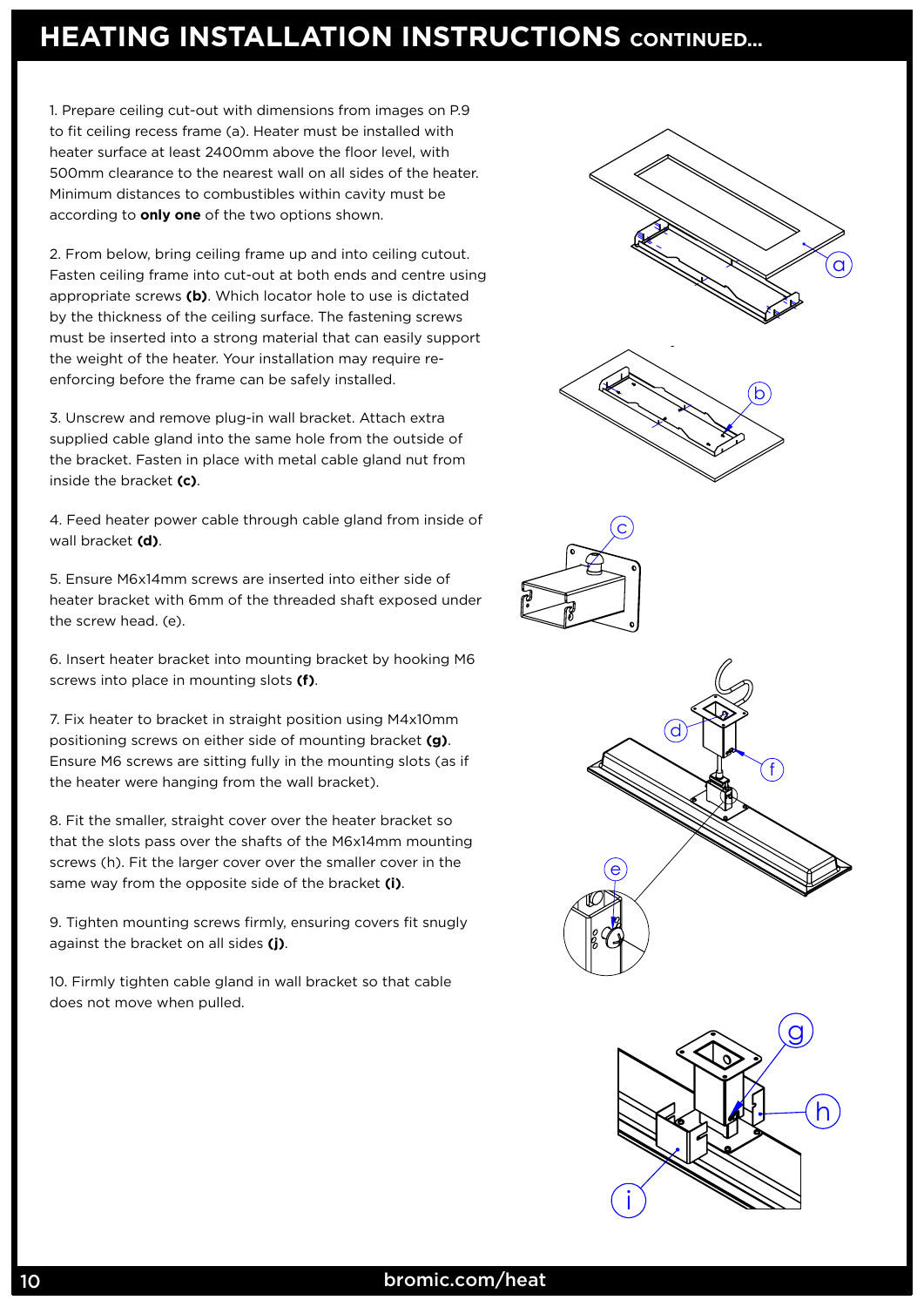## **CEILING RECESS (SOLD SEPARATELY)**

11. Attach the bracket end-cap to the wall bracket using the 4 M5 screws and nuts provided **(k).**

12. Carefully remove the 4 M5 screws fastening the heater mounting bracket to the back of the heater. Be careful not to move or put any force on the bracket. Place the 2 halves of the ceilling recess mounting plate over the screwholes. Re-insert the screws & tighten firmly. **(l)** 

13. Make electrical connection from heater to power supply. This is described under 'Electrical Installation'

14. Raise one long side of heater up into ceiling frame cavity & then raise whole heater into cavity. **(m)**

15. Rotate the heater into level position in the ceiling cavity **(n)** and then lower down onto the ceiling frame . Ensure the heater brackets are hooked over the ceiling frame and sitting in the slots on both sides. **(o)**



## **TUBE SUSPENSION**

- Heater must be installed with heater surface at least 2400mm above the floor level.
- Installation is identical to 'Ceiling & Wall Mounting' above.
- Use ceiling bracket (sold separately) instead of mounting bracket supplied with heater.
- Ceiling pole only suitable for ceiling mounting. Do not wall mount.